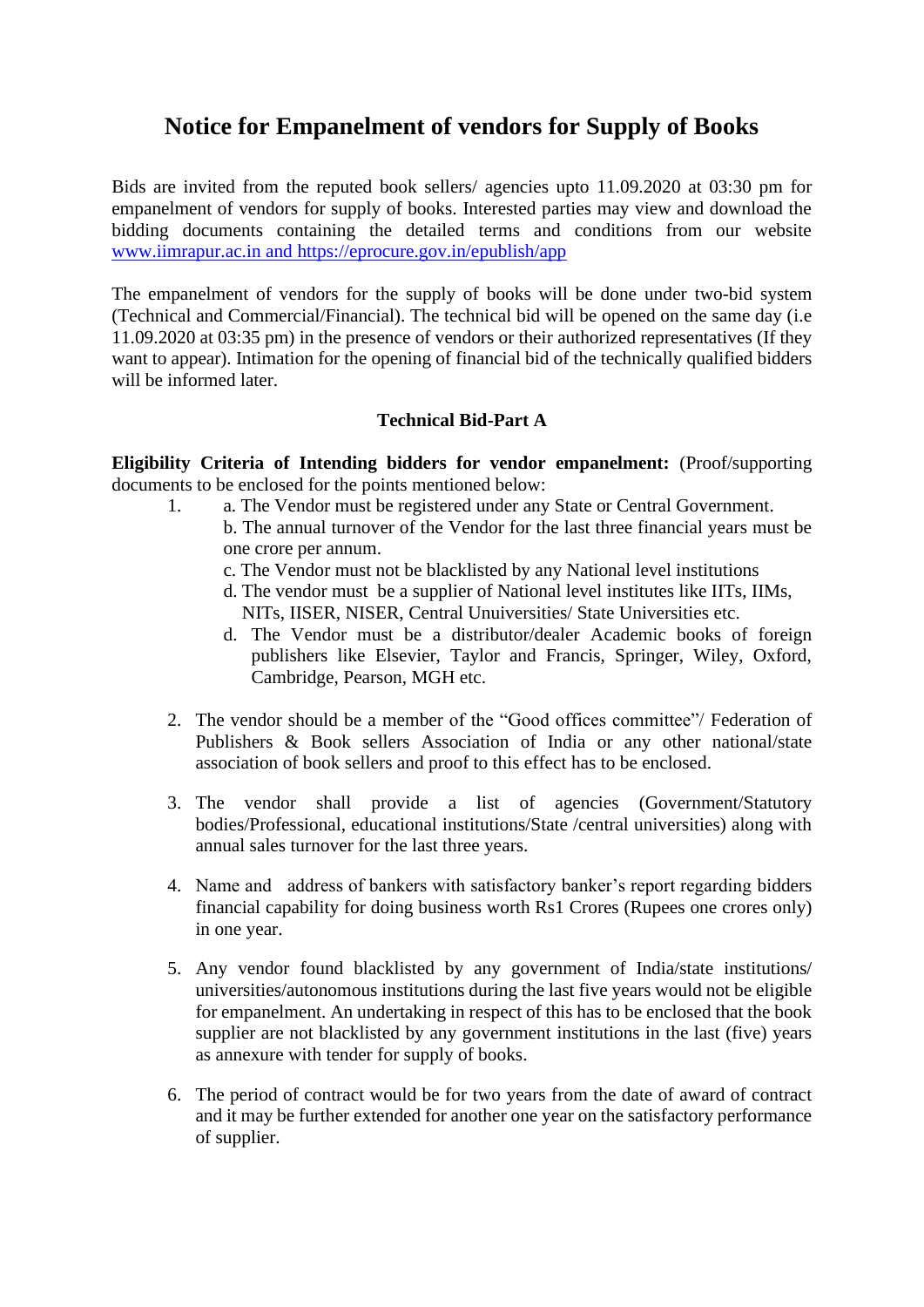#### **IMPORTANT INSTRUCTIONS**

- 1. Read the tender documents carefully before filling.
- 2. Sign each page with seal.
- 3. PART 'A' should contain
	- a. Technical Bid with all relevant signed documents as mentioned in Terms and **Conditions**
	- b. Tender Submission Cost
	- c. Sealed envelope with superscription "TECHNICAL BID for the Empanelment of vendors for Supply of Books" - PART 'A'
- 4. PART 'B' should contain only Financial Bid

Sealed envelope with superscription "FINANCIAL BID for the Empanelment of vendors for Supply of Books " PART 'B'. No overwriting or use of correction fluid shall be accepted in the Financial bid part. Any corrections shall be legible and signed by the authorized signatory.

- 5. Put PART 'A' and PART 'B' in separate sealed covers and put both the sealed cover in one cover addressed to Librarian, Library Department, IIM Raipur, Atal Nagar,Kurru (Abhanpur),Raipur, Pin Code : 493661 Phone : 0771- 2474639 /638 with superscription on the cover as "Proposal for the Empanelment of vendors for Supply of Books" and send to the under mentioned address on or before  $15:30$  hrs.  $11<sup>th</sup>$  Sep 2020 office of Librarian, Library Department, IIM Raipur, Atal Nagar,Kurru (Abhanpur), Raipur, Pin Code : 493661 Phone : 0771- 2474639 /638.
- 6. IIM Raipur accepts no responsibility for any loss/delay/non-receipt of offers not submitted in person. Offers received late/incomplete will be summarily rejected.
- 7. The bid documents will be rejected if it is
	- i. incomplete
	- ii. not properly filled.
	- iii. received after the due date
	- iv. not accompanied with accounts payee demand draft worth Rs.1000 for empanelment document processing fee (if downloaded from IIM Raipur website or CPP Portal)
- 8. i) The Director, IIM Raipur reserves the right to approve or reject any or all the offers. His decision will be final in all cases in respect of acceptance /rejection /arbitration.
	- ii) IIM Raipur reserves the right to add any additional vendor to the approved list of vendors or to place the purchase order to any of the vendors.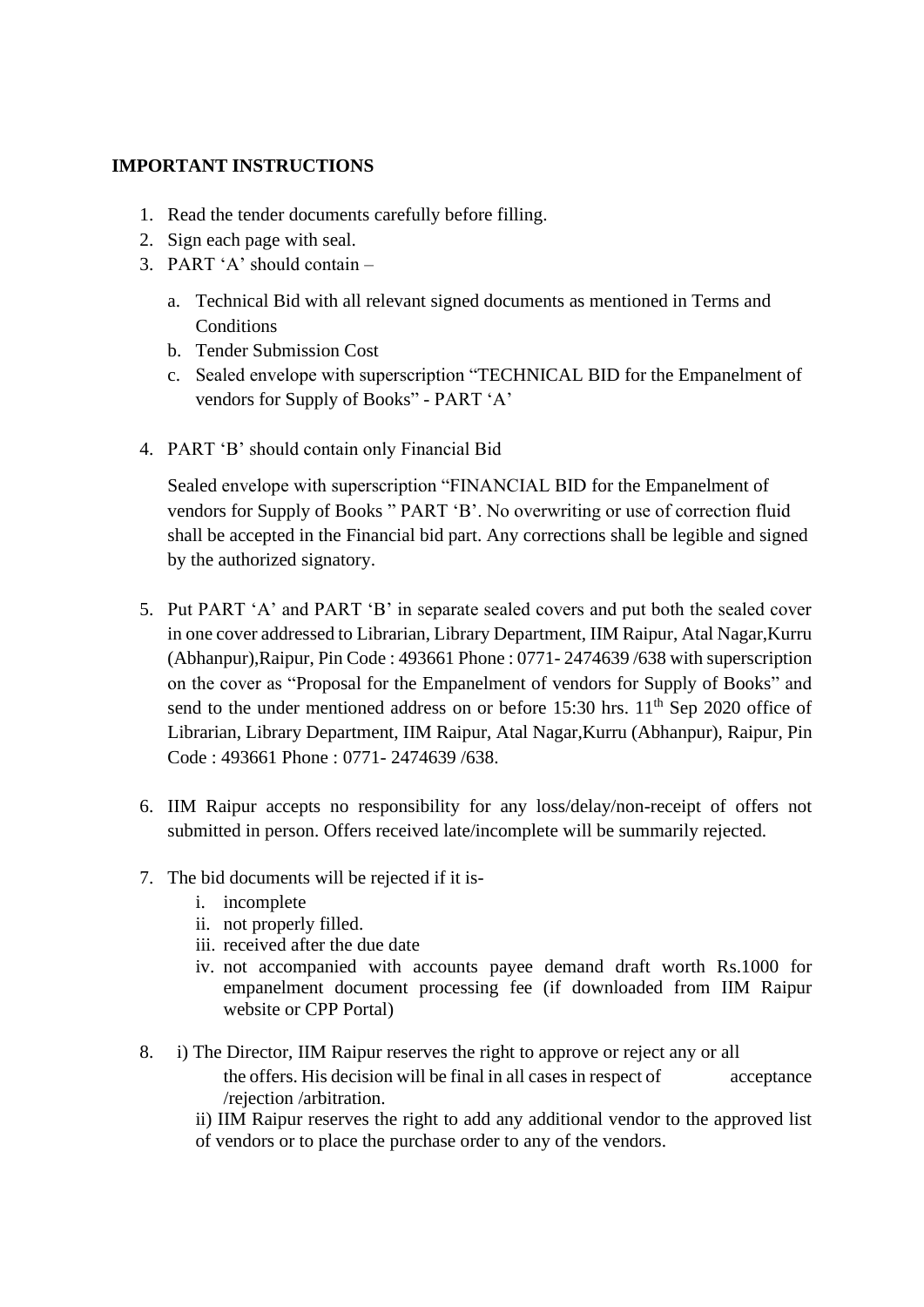#### 1. **Security Deposit:**

- (i) Qualified vendors (both in technical and financial bid) shall submit on demand a security deposit of Rs. 25,000/- (Rupees Twenty Five Thousand only) in the form of Demand Draft, in favor of the "Indian Institute of Management Raipur" payable at Raipur **within seven (07) days of confirming vendor empanelment.**
- (ii) The above security deposit will be refunded to the vendors only on successful completion of the duration of empanelment. Any default on the part of the vendor will lead to forfeiture of security to IIM Raipur and the vendor will have no claim on it. The Security Deposit amount will not carry any interest

#### 2. **Enquiry on availability of books:**

- (i) The library may place an enquiry with all the empanelled vendors for the required titles and number of copies of each thereof, by email.
- (ii) Within two days of receipt of the email, the Vendors having books as per above list in their ready stock of books have to respond quoting titles available with number of copies and unit price, by reply email only.
- (iii) In case of emergent requirements, orders may be placed with local vendors, however discount policy will remain the same.

### 3. **Purchase Orders:**

- (i) Supply of books has to be made strictly against and as per the purchase orders.
- (ii) Sending the acknowledgement of the receipt of purchase order, which is taken as acceptance of the purchase order, is mandatory, preferably by email.
- (iii) Any clarification/query regarding the purchase order should be sought from the Library within two (02) days of receipt of the order.

# 4. **Supply:**

- (i) The supply should be free of freight charges.
- (ii) Consignee and Mode of Dispatch: The books should be sent to THE LIBRARIAN, INDIAN INSTITUTE OF MANAGEMENT RAIPUR, VILL : POTA-CHERIYA, ATAL NAGAR, NEW RAIPUR, RAIPUR-493661, by Speed Post Parcel/Registered Parcel/Courier/Person. The charges will be borne by the supplier. Books sent via V.P.P. will not be accepted.
- (iii) Every supply should be accompanied by a delivery challan/bill, clearly bearing the details of the items and titles in supply, their quantity and price.

#### 5. **Time frame for supply, and cancellations:**

- (i) Four (04) weeks (maximum) for Indian titles
- (ii) Eight (08) weeks (maximum) for Foreign titles
- (iii) After the expiry of timeframe, the purchase order automatically stands cancelled.
- (iv) Separate permission for supply of the cancelled titles should be sought from the Library through email.
- (v) The decision of accepting supply of cancelled titles is at the sole discretion of the Institute.

#### 6. **Edition specifications:**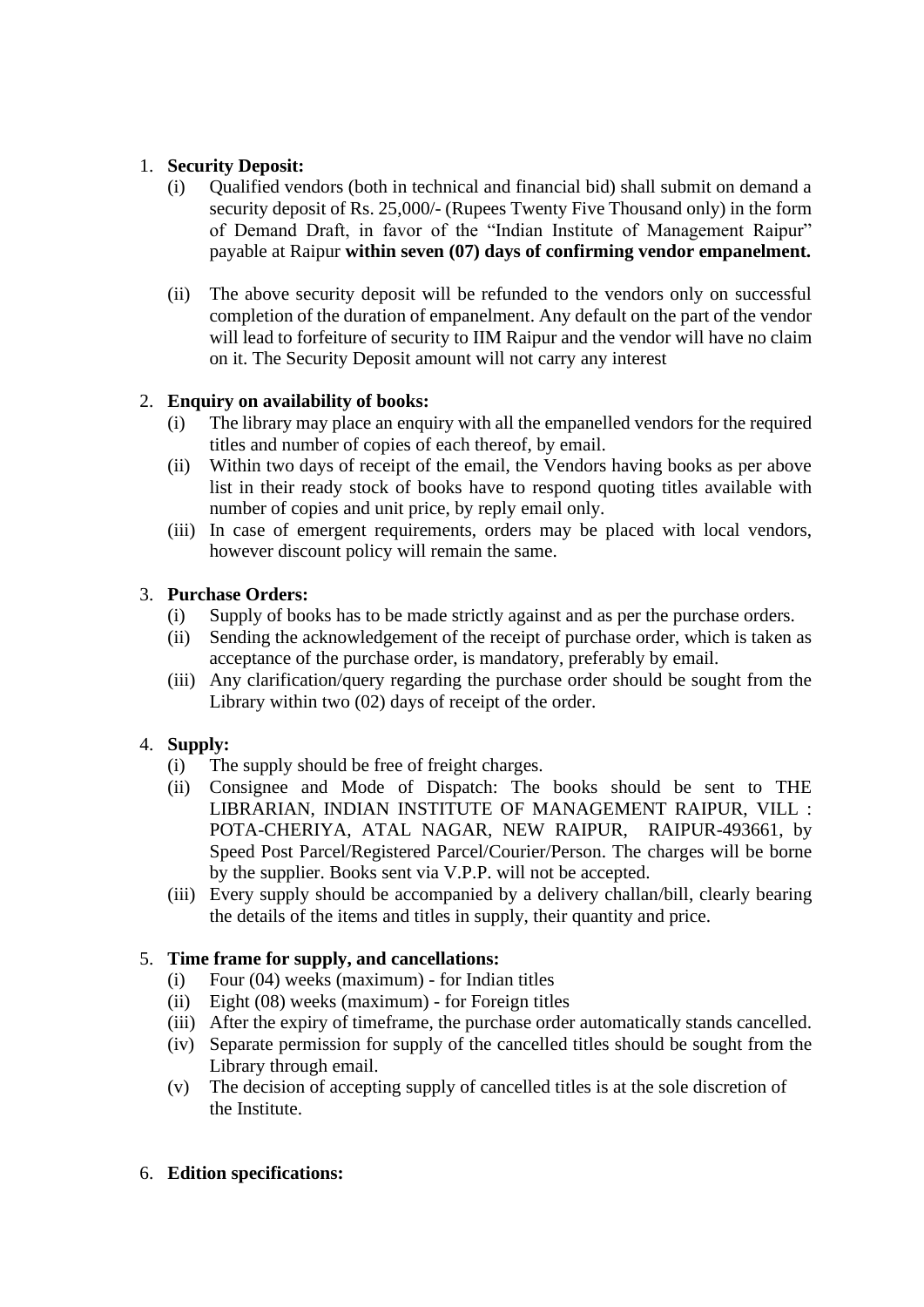- (i) Latest editions of books must be supplied, unless mentioned otherwise.
- (ii) Paperback editions of books should be supplied, unless specified otherwise.
- (iii) Indian editions of books should be supplied, unless mentioned otherwise.
- (iv) In case of non-availability of paperback and Indian editions, clarification/permission should be sought, preferably by email, from the Library, regarding supply of the available editions.

#### 7. **Invoicing procedure:**

- (i) Pre-receipted invoice(s)/bill(s) are to be submitted in triplicate (3 copies).
- (ii) A revenue stamp should be affixed on the original bill and should be signed by authorized signatory.
- (iii) Invoice should be raised in favour of Indian Institute of Management Raipur.
- (iv) One invoice should be raised against one purchase order (P.O.) only. Titles from different P.O.s should not be combined and supplied under one invoice**.**

#### 8. **Undertaking: Every invoice should certify the following.**

- (i) The prices charged in this invoice are the actual, current publisher's prices as billed to us; and are true and correct.
- (ii) The prices charged are as per the publisher's invoice (publishers/importers/distributors) and latest catalogue.
- (iii) The latest editions have been supplied, and they are not remaindered titles**.**
- (iv) The books supplied against this order have been checked against defects in collation, binding, and condition of accompanying material viz., CDs etc., and for other physical conditions. If any defects are detected later, the defective books will be replaced without any payment by the institute. The vendor will be liable to arrange for supply of replaced books at the destination of supply.

#### 9. **Mandatory enclosures with invoice:**

- (i) A copy of publisher's catalogue (in case of non availability of recent catalogue publishers invoice may be considered) as a price proof.
- (ii) A currency conversion proof.
- (iii) Every price proof and currency conversion proof should contain seal and authorized signature of the vendor.

#### 10. **Discount:**

The discount pattern offered in Financial Bid accepted by IIM Raipur should be followed.

#### 11. **Conversion Rates:**

- (i) The prices in the invoice should be indicated in original currencies.
- (ii) GOC conversion rates as applicable on the date of the invoice should only be followed, and should also be clearly indicated on the invoice.
- 12. **Return of Damaged Books:** If a supplied book does not confirm to specifications or if the book is not in good condition, the Supplier will be asked to take back the book at his own expense and replace it within one month, otherwise the order will be cancelled. The Library will not be responsible for such books if not taken back and replaced within the said period.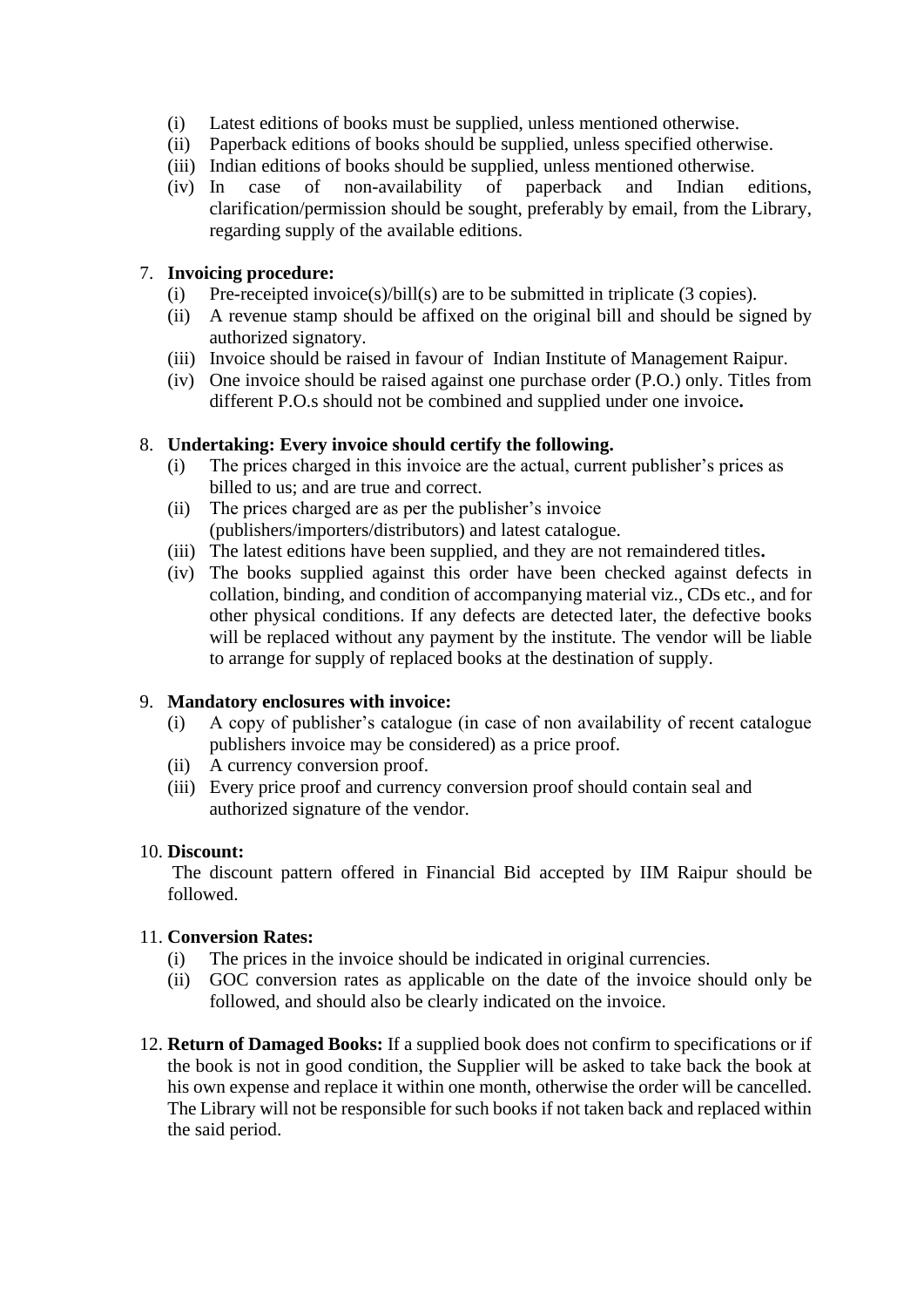- 13. **Termination of empanelment:** A vendor's empanelment may be terminated/dropped/black-listed from the panel of suppliers at the occurrence of any of the following event:
	- (i) If the vendor fails to deliver even, at least 70% of the supply (in terms of number of titles) during the year.
	- (ii) In case of breach of any terms of agreement, or unsatisfactory/inefficient working on the part of the vendor.
	- (iii) If at any time it is found that the information provided by the vendor in any form about publications, services and related matters are incorrect and result in losses in any form to the Institute.

In such case(s), the institute will be at liberty to terminate the empanelment without giving any prior notice to the vendor/supplier, and the Institute reserves the right to claim the amount of loss occurred to the Institute, from the available invoices submitted by that vendor / supplier.

- 14. The Institute reserves the right to change or modify or amend or substitute any clause in the terms and conditions that are listed above if required, at any time.
- 15. All disputes and differences arising out or concerning the empanelment shall be subject to the sole arbitration of Director, IIM Raipur or his nominee. The decision of the arbitration shall be final & binding on both the parties. The empanelment will be interpreted under Indian Laws and disputes settled within the jurisdiction of court of law of IIM Raipur.
- 16. Other Terms and Conditions for Supply of Books

#### A. **Supply of books**

- i. All books supplied should be a latest reprint or edition as per bibliographic specification supplied, if the books are not found satisfactory, the same will be sent back and the expenditure will be borne by the supplier.
- ii. The institute has right to accept or refuse the supply in parts or full or cancel the order without assigning any reason.
- iii. Net payable price will be the publisher's price minus discount offered. The prices of the supplies shall include amount of taxes/duties leviable, if any.
- iv. In the case of foreign publications, the original prices in the foreign currency shall be mentioned in the bill along with the prices in rupees charged in accordance with the approved rate of exchange.
- v. No banned book(s) should be supplied and if any such book is supplied it would be forfeited.
- vi. The supplier undertakes to refund the amount if charges in excess than the prices of books.
- vii. Only one copy should be supplied unless stated otherwise.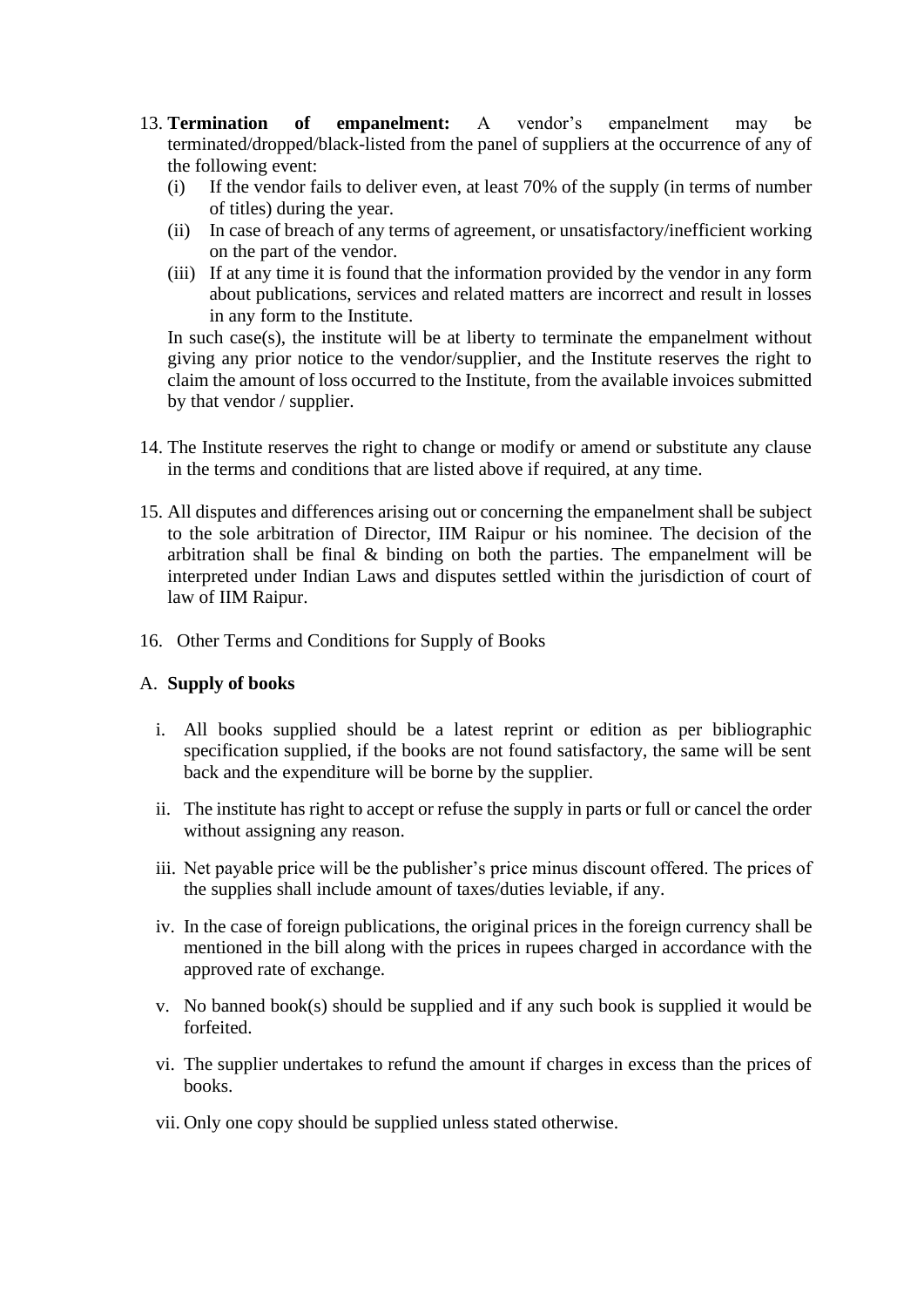- viii. Books reviewed in Times Literary Supplement, Biblio, The book Review, The Economic & Political Weekly and other prominent Social Sciences/Humanities periodicals are to be supplied on specific approval basis.
- ix. Transit Insurance will be borne by supplier till the supply reaches the destinations.
- B. If more time is required for supply of ordered title(s), the supplier has to inform to the undersigned office timely. If no communication is received from the vendor, then he supply order will automatically stand cancelled after stipulated time.
- C. Books should be delivered at IIM Raipur, Atal Nagar, Naya Raipur premises. Transportation, postal and any other charges, if any, will be borne by the supplier. Supplier should preferably make the delivery by registered post/courier service or through messenger.
- D. Books must be in good condition. Mutilated, soiled books if supplied have to be replaced without charging any extra cost.
- E. Damaged books, books with missing pages shall have to be accepted back by the supplier even after they have been stamped for accessioning.
- F. **Payment:** Payment will be made in Indian rupees only through bank transfer within reasonable time i.e. 30 days from the receipt of the consignment and bill with price proof, if the books are in good condition and there are no discrepancies of any nature.
- G. **Sub-letting of the Contract:** The successful applicants shall be responsible for full execution of the contract and shall not in any case assign or sublet ordered books or part thereof to any other party which will otherwise attract penalty of 10 per cent of the total value of the order by forfeiting Earnest money and even debarring and black listing of the successful applicants.
- H. **Penalties:** In the event of the supplier failing, declining, neglecting or delaying the supply or in the event of any damage occurring or being caused by supplier, the Institute shall without prejudice to any other party remedy available to it under the law for the time being in force in the Chhattisgarh state.
	- a. Terminate the supply order after 15 day notice, and or
	- b. Recover the amount of loss caused by the damage, failure or default (including the consequential damage).
	- c. Impose a penalty up to10% of the total value of the order and confiscate earnest money.
	- d. The delay in the supply and imposition of penalty shall be subject to "Force Majeure" and "Arbitration" clauses of the contract.
	- e. Blacklisting through a notification to all similar Institute.
- I. **Arbitration**: If at any time, any question of difference or dispute whatsoever arises between two parties hereto or in relation to a part thereof, either of the party may give to other notice in writing of the existence of such a question or dispute or difference and same shall be referred for award to two arbitrators, one to be nominated by the Institute and the other by the supplier, or in case of such arbitration, not agreeing then the award or an 'umpire' appointed by the arbitrator in writing before proceeding with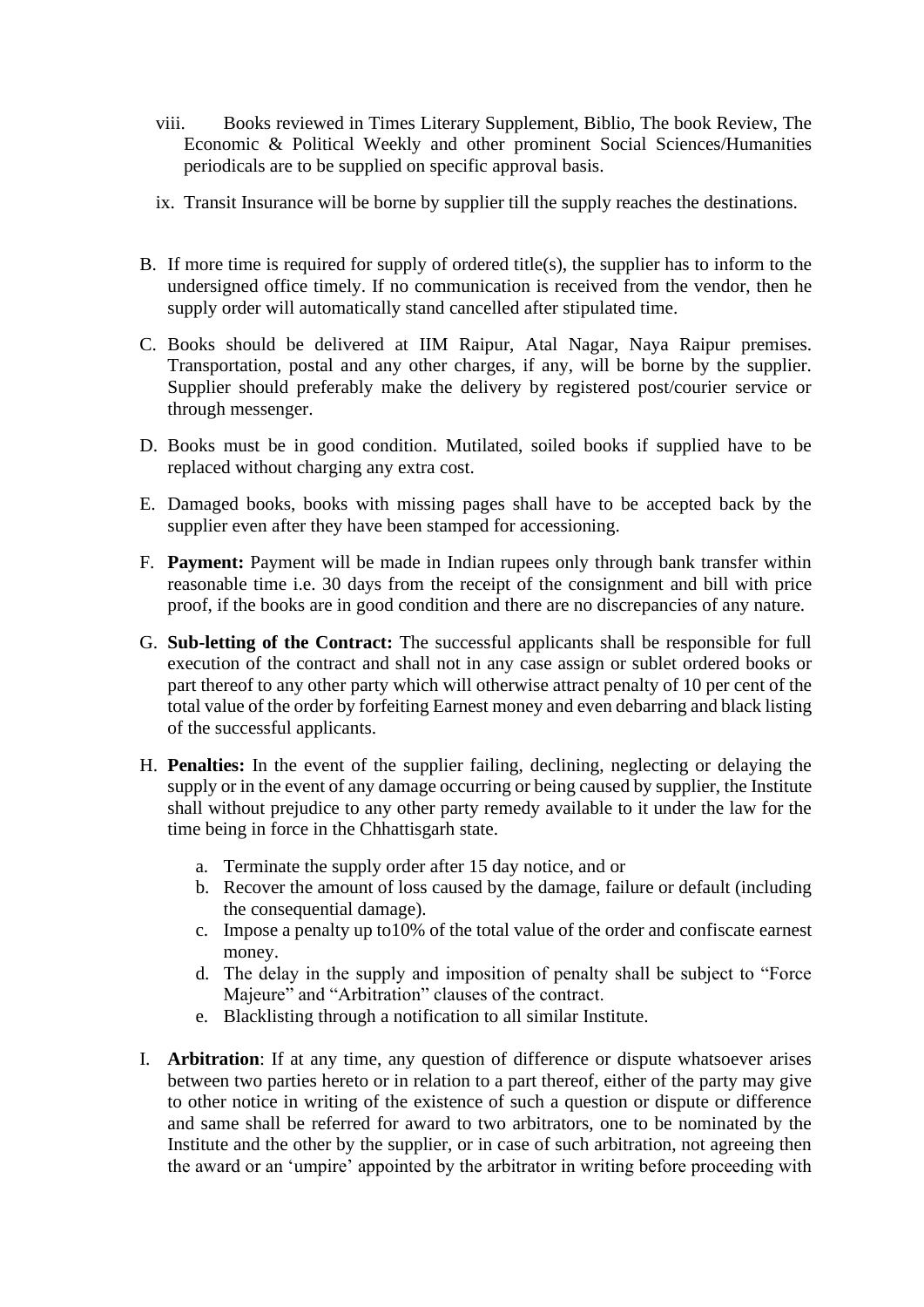the case. The decision of the Arbitragers/Umpires shall be final and binding on the parties.

The provision of relevant Act and of the rules there-under and any statutory modification thereof shall be deemed to apply to arbitration. Either party shall serve such notice of existence of any question, dispute or differences in connection with the contract within 30 days of the beginning of such disputes, failing which all rights or claim under this contract shall be deemed or have been forfeited and absolutely barred.

Upon every of any such reference the cost and incidentals to the reference and award respectively shall be at discretion of the Arbitrators/Umpires appointed by them who may determine any client or as between parties and shall direct by whom and in what manner the same be borne and paid. The supply to be executed under the contract shall if reasonably possible, continue during arbitration proceeding and no payment due from or payable by the Institute shall be withheld because of such proceedings except to the extent which may be in dispute. Jurisdiction for all arbitration cases or legal cases shall be Raipur courts only.

- J. The institute reserves the right to accept or reject any tender fully or partly at any time prior to the award of the contract.
- K. Any legal disputes that may arise out of the contract shall be subject to the jurisdiction of a court in Raipur (CG), India.

Signature of the Tenderer & Seal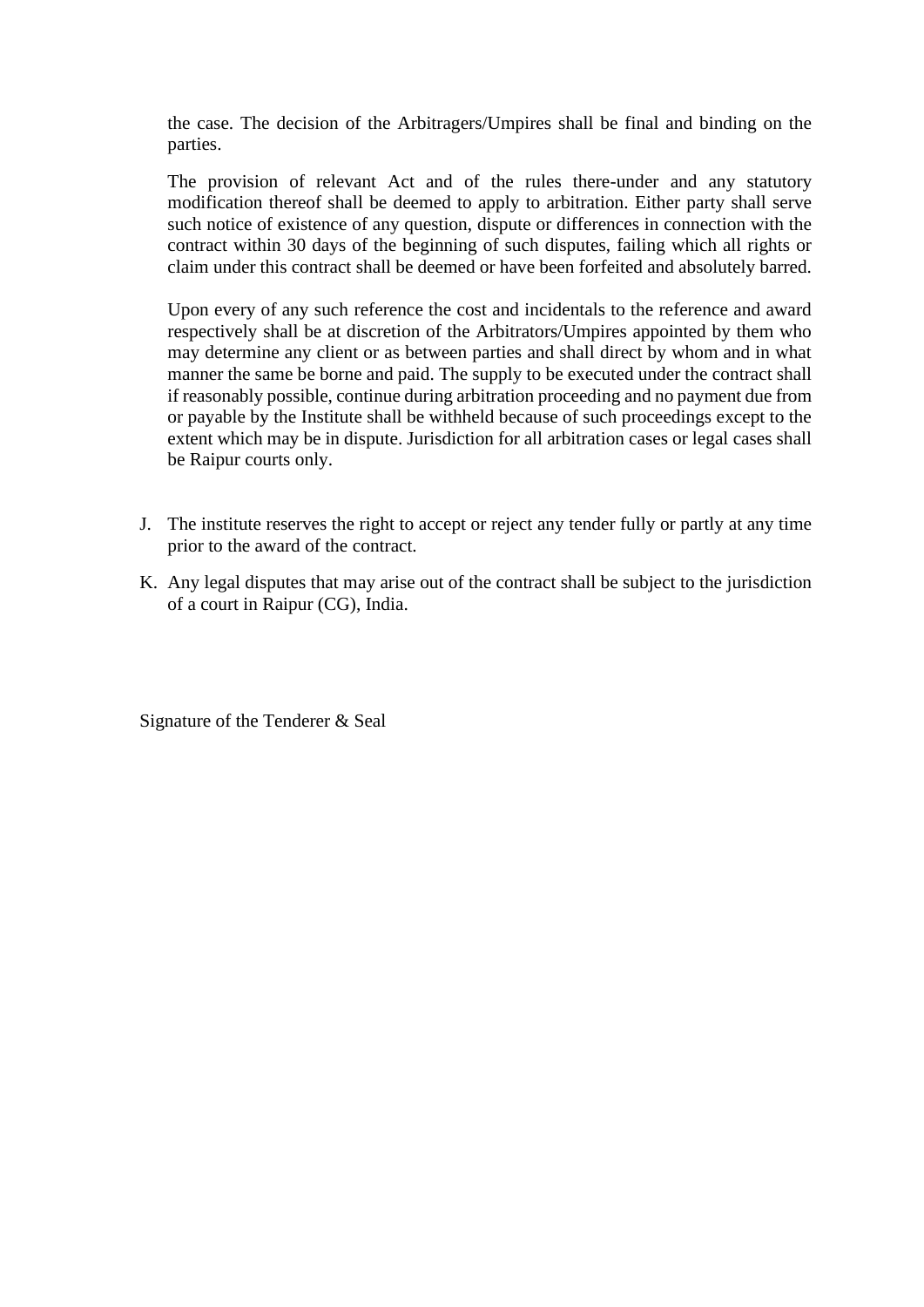#### **INDIAN INSTITUTE OF MANAGEMENT RAIPUR RAIPUR - 493661**

#### **APPLICATION FORM FOR EMPANELMENT OF VENDORS FOR SUPPLY OF BOOKS TO THE LIBRARY, IIM RAIPUR**

*(STRIKE OFF WHICH EVER IS NOT APPLICABLE) (Please read the terms and conditions carefully before filling the form)*

1. Name of the Firm: …………………………………………………………

2. Address(es) of Head Office & Branches with telephone numbers, fax numbers, email addresses, and website, if any:

………………………………………………………………………………………. ………………………………………………………………………………………. ………………………………………………………………………………………. ………………………………………………………………………………………. ………………………………………………………………………………………. ………………………………………………………………………………………. ………………………………………………………………………………………. ………………………………………………………………………………………. ………………………………………………………………………………………. ………………………………………………………………………………………. 3. Kind of Proprietorship: ……………………………………………………. (i) Name and address of Directors / Managing Directors / Proprietor: ………………………………………………………………………………………. ………………………………………………………………………………………. ………………………………………………………………………………………. (ii) If partnership, name and address of partners ………………………………………………………………………………………. ………………………………………………………………………………………. ………………………………………………………………………………………. ………………………………………………………………………………………. ………………………………………………………………………………………. ……………………………………………………………………………………….

4. Please tick mark and provide documentary proof of your membership in any of the following associations: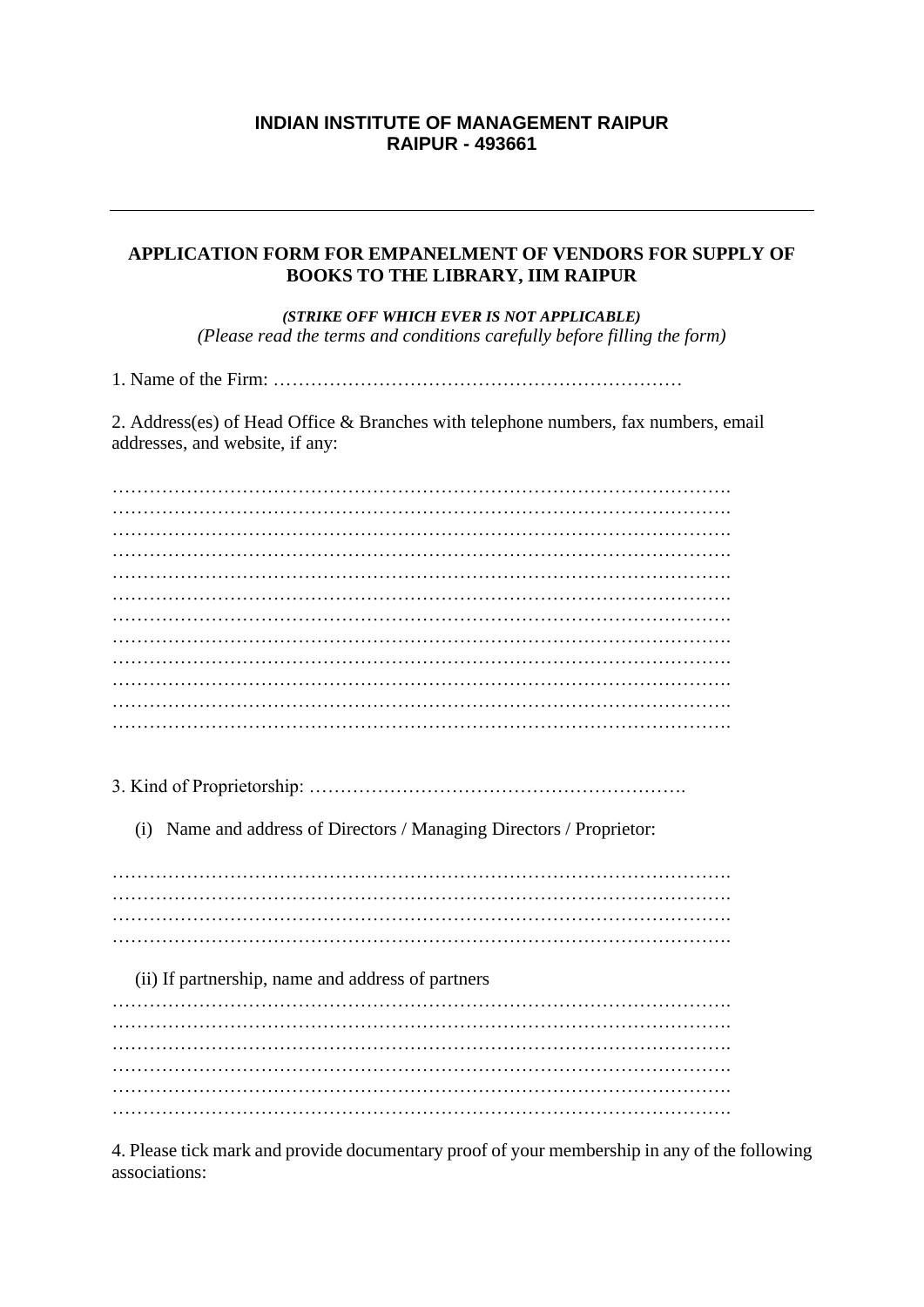- (i) Good Offices Committee (GOC): Yes/No
- (ii) Federation of Publishers' and Booksellers' Association of India (FPBAI):Yes/No
- (iii)Any other State/National Association(s) of books suppliers:

5. Are you a distributor/dealer/stockiest/exclusive/preferred agent of any publisher? If so, please attach copies of the authority letters issued by the publishers along with the details of yours distributorship / dealership / stockiest/ exclusive or preferred agents.

6. Is the firm an Income Tax payee? If so, please attach one copy of Income Tax returns of last three consecutive years and also a copy of PAN card of the partners/owners.

7. Please provide details of your firm's Sales Tax Registration No. (Attach: copies of, GST, CST Certificate).

8. Minimum 3 references of the Libraries of national reputed organizations with whom you are already registered may be quoted.

9. Please provide details of annual turnover of the firm for the last three consecutive years with documentary evidence.

10. Please provide an affidavit on a non-judicial stamp paper of Rs. 100.00 for not having black-listed for minimum five (05) years by any of the Institutes or Universities or Government organizations in India.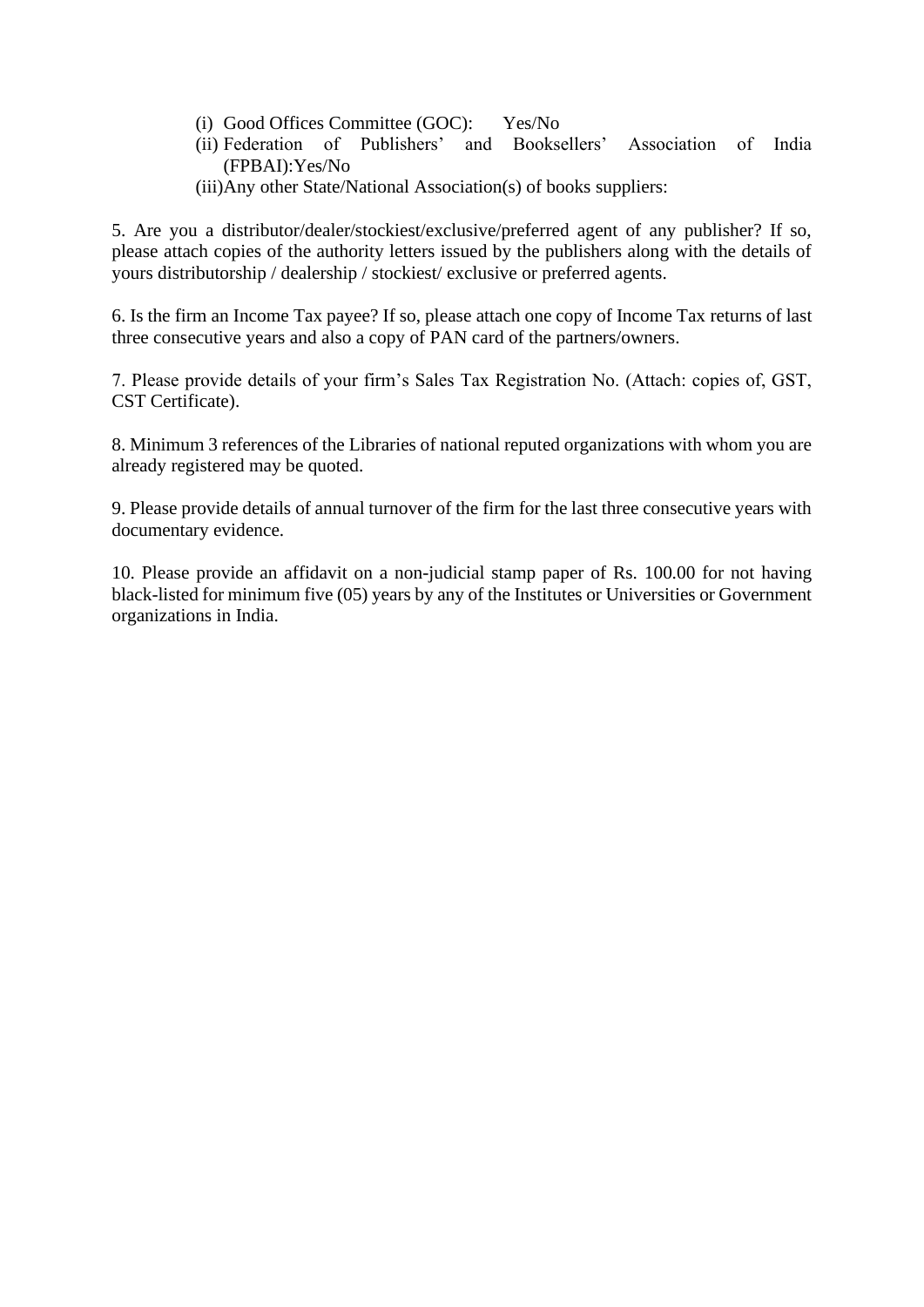#### **DECLARATIONS**

- $(i)$  I/We (names of partners/proprietors or share-holders) do hereby declare that the entries made in this application form are true to the best of our knowledge.
- (ii) I/We also hereby declare that all matters related to IIM Raipur shall be treated as confidential and no information shall be passed on to any unauthorized person without written permission of the Competent Authority.
- (iii) Mr. \_\_\_\_\_\_\_\_\_\_\_\_\_\_\_\_\_\_\_\_\_\_\_\_\_\_, whose signatures are given below, is an authorized representative of this firm.
- (iv) I/We also undertake the responsibility to communicate all subsequent changes in the constitution or working of firm, affecting the accuracy of the facts, stated above.
- (v) I/We assure that if empanelled, the firm will serve the Institute for a minimum period of one year.
- (vi) I / We have read and understood the terms and conditions of IIM Raipur as mentioned in the document and consciously agree to abide by them.

Place: …………...........

Date (with Firm's Seal): ……………… **Signature of Owner/ Partners/Proprietors:**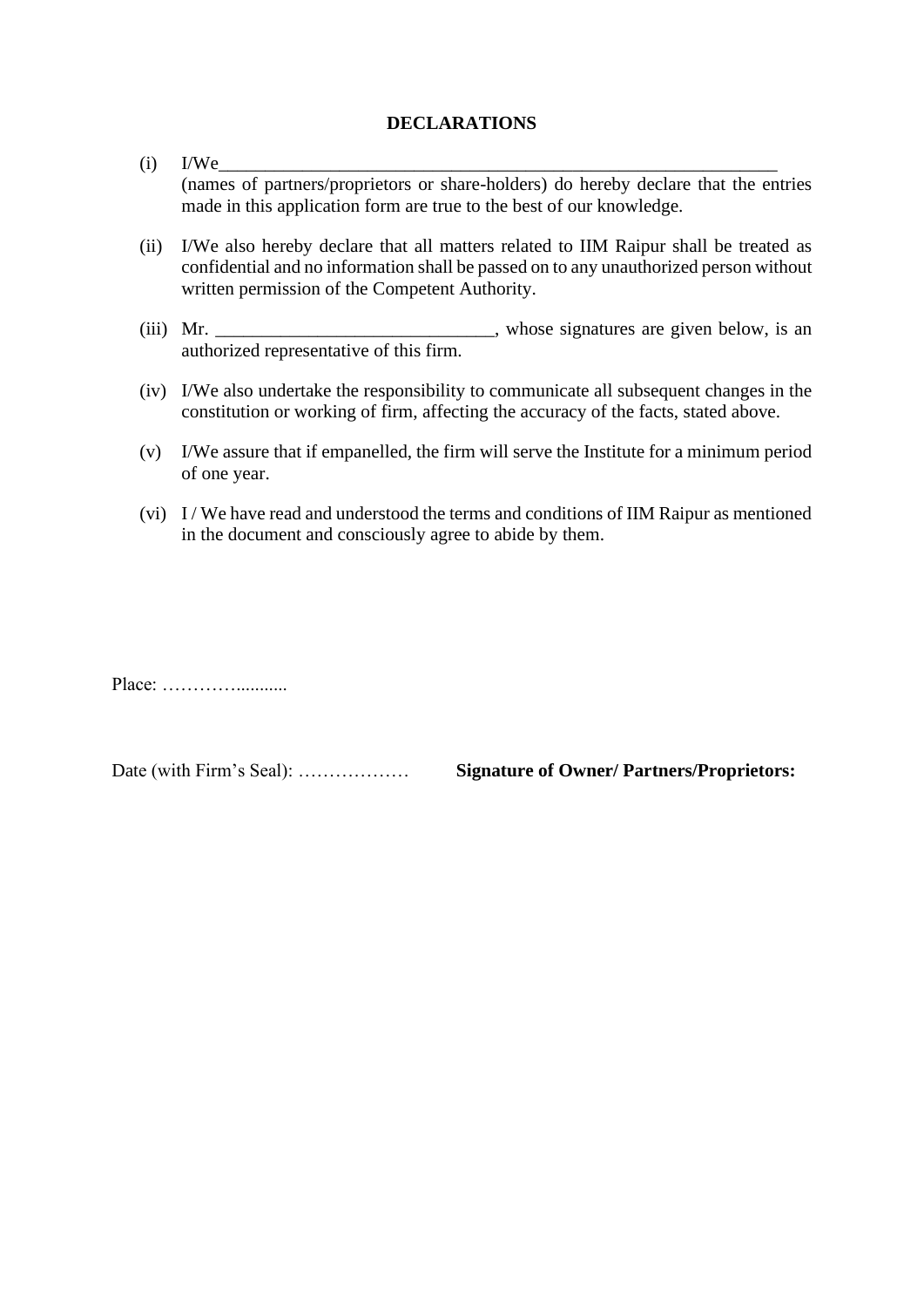# **Financial Bid-Part B**

| <b>Sl. No.</b> | I creditage of Discount offered (to be including boul in figures and words)<br><b>Category of Book</b> | Single copy | <b>Multiple copies</b> |
|----------------|--------------------------------------------------------------------------------------------------------|-------------|------------------------|
| $\mathbf{1}$   | <b>Foreign Books</b>                                                                                   |             |                        |
|                | i.Text Books                                                                                           |             |                        |
|                | ii. Reference Books                                                                                    |             |                        |
|                | iii. General Books                                                                                     |             |                        |
|                | iv. World Bank Reports                                                                                 |             |                        |
|                | v. IMF Publications                                                                                    |             |                        |
|                | vi. UNO and other publications                                                                         |             |                        |
| $\overline{2}$ | <b>Indian Books</b>                                                                                    |             |                        |
|                | i. Text Books                                                                                          |             |                        |
|                | ii. Reference Books                                                                                    |             |                        |
|                | iii. General Books                                                                                     |             |                        |
|                | iv. Government Publications                                                                            |             |                        |
|                | v. Institutional and Public documents                                                                  |             |                        |

Percentage of Discount offered (to be mentioned both in figures and words)

Date: **Signature of the Vendor with Seal**